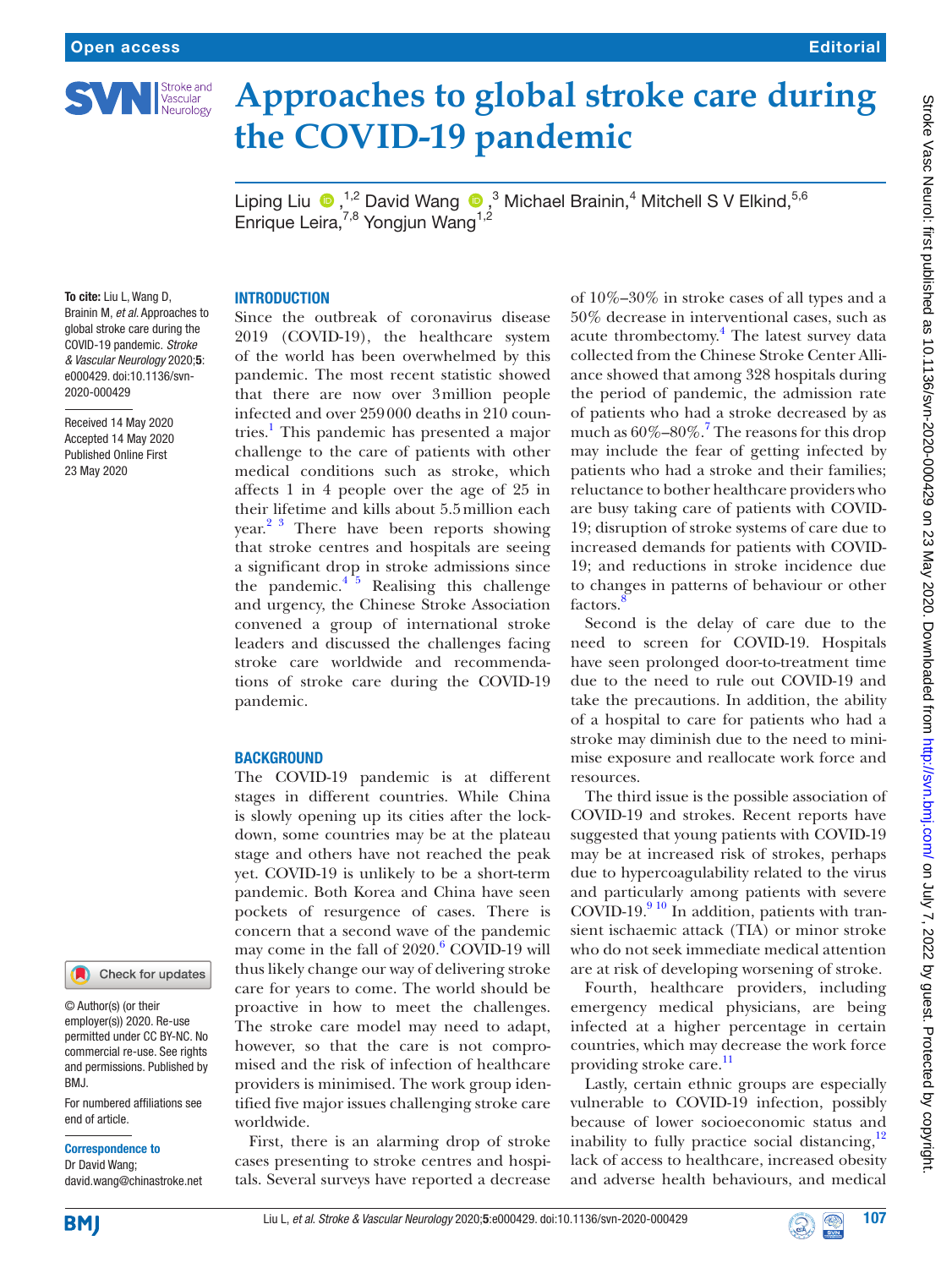comorbidities, such as diabetes mellitus and hypertension. These groups are also at higher risk of having a stroke.

Realising such challenges, societies such as Chinese Stroke Association, American Heart Association/American Stroke Association and American Academy of Neurology Stroke Section have published their guidance recently[.13–15](#page-2-3) Interventional (Liu LP *et al* under review) and neurointensive care groups have also published their consensus statements[.16](#page-2-4) Based on these statements and a need to call for uninterrupted stroke care during this pandemic, this work group has composed the following recommendations:

# **RECOMMENDATIONS**

We believe that during this uncertain time, safe delivery of timely and quality stroke care will require creativity, flexibility and attention to the evolving scientific evidence. As always, our focus should be to meet the needs of patients who had a stroke.

I. Hightened Stroke Education of the Public and Healthcare Professionals

There is a need to raise stroke awareness during this pandemic and to counteract the fear of the population, highlighting that stroke still is a time-dependent emergency. Education should focus on recognition of the signs and symptoms of stroke and the need to go to the hospital since stroke can be lethal. With the report on COVID-19 causing strokes in young, more research is needed to have a better understanding of its underlying mechanism.

As for healthcare professionals, for those treating severe COVID-19 patients who are intubated and sedated and difficult to perform reliable neurological examination, a routine CT of head without contrast to screen for possible strokes may be considered.

II. Consider designating stroke centres as COVID-19 ready stroke centres and allocate resources such as personal protective equipment (PPE) to support these centres. Such designation can be arranged in a way that certified stroke centres can take turns in a city or area if they have many stroke centres in the vicinity.

III. All emergency rooms may consider designating an isolated private area for triage of suspected or confirmed patients with COVID-19 who also have a stroke. This is where all patients who had a stroke presented within the time window for either intravenous thrombolysis or Intraarterial thrombectomy should be triaged to.

IV. All TIA patients or patients with confirmed diagnosis of stroke should be tested for COVID-19 if resources allow.

V. All healthcare providers who are treating TIA patients or patients who had a stroke without knowing patients' COVID-19 testing results should don PPE as per local and institutional guidelines to minimise exposure.

VI. At a stroke centre, consider designating one CT, one MRI and one angiography suite to be used for suspected or confirmed COVID-19 patients with stroke.

### Author affiliations

<sup>1</sup>China National Clinical Research Center for Neurological Diseases, Beijing, China <sup>2</sup>Department of Neurology, Beijing Tiantan Hospital, Capital Medical University, Beiiing, China

<sup>3</sup>Neurovascular Division, Department of Neurology, Barrow Neurological Institute, Phoenix, Arizona, USA

4 Department of Clinical Neurosciences and Preventive Medicine, Danube University Krems, Krems, Austria

5 Department of Neurology, Vagelos College of Physicians and Surgeon, Columbia University, New York, New York, USA

<sup>6</sup>Department of Epidemiology, Mailman School of Public Health, Columbia University, New York, New York, USA

<sup>7</sup>Departments of Neurology and Neurosurgery, The University of Iowa Roy J and Lucille A Carver College of Medicine, Iowa City, Iowa, USA

<sup>8</sup>Department of Epidemiology, The University of Iowa College of Public Health, Iowa City, Iowa, USA

Acknowledgements Our gratitude to Bo Hu from the Union Hospital of Tongji Medical College, Huazhong University of Science and Technology, Kangning Chen from the First Hospital Affiliated to Army Medical University, Li'an Huang from the First Affiliated Hospital of Jinan University, Zhenguo Zhai from China-Japanese Friendship Hospital, Shujun Jiang from the Sixth Medical Center of PLA General Hospital and Yafang Xu from the Huashan Hospital Affiliated to Fudan University who participated in the discussion and shared their experience in clinical practice during the pandemic.

Contributors All authors have contributed equally to the planning, conduct and reporting of the work described in the article.

Funding The authors have not declared a specific grant for this research from any funding agency in the public, commercial or not-for-profit sectors.

Competing interests None declared.

Patient consent for publication Not required.

Provenance and peer review Commissioned; internally peer reviewed.

**Open access** This is an open access article distributed in accordance with the Creative Commons Attribution Non Commercial (CC BY-NC 4.0) license, which permits others to distribute, remix, adapt, build upon this work non-commercially, and license their derivative works on different terms, provided the original work is properly cited, appropriate credit is given, any changes made indicated, and the use is non-commercial. See: [http://creativecommons.org/licenses/by-nc/4.0/.](http://creativecommons.org/licenses/by-nc/4.0/)

#### ORCID iDs

Liping Liu <http://orcid.org/0000-0003-2943-055X> David Wang <http://orcid.org/0000-0003-2277-4608>

#### **References**

- <span id="page-1-0"></span>1 World Health Organization. Coronavirus Disease (COVID-19) Situation Report - 109, 2020. Available: [https://www.who.int/](https://www.who.int/emergencies/diseases/novel-coronavirus-2019/situation-reports) [emergencies/diseases/novel-coronavirus-2019/situation-reports](https://www.who.int/emergencies/diseases/novel-coronavirus-2019/situation-reports) [Accessed 8 May 2020].
- <span id="page-1-1"></span>2 World Stroke Organization. Learn about stroke. Available: [https://](https://www.world-stroke.org/world-stroke-day-campaign/why-stroke-matters/learn-about-stroke) [www.world-stroke.org/world-stroke-day-campaign/why-stroke](https://www.world-stroke.org/world-stroke-day-campaign/why-stroke-matters/learn-about-stroke)[matters/learn-about-stroke](https://www.world-stroke.org/world-stroke-day-campaign/why-stroke-matters/learn-about-stroke)
- 3 Johnson W, Onuma O, Owolabi M, *et al*. Stroke: a global response is needed. *[Bull World Health Organ](http://dx.doi.org/10.2471/BLT.16.181636)* 2016;94:634–634A.
- <span id="page-1-2"></span>4 World Stroke Organization. The Global Impact of COVID-19 on Stroke - Survey Report from Prof. Marc Fischer, WSO President-Elect, 2020. Available: [www.world-stroke.org/news-and-blog/news/](www.world-stroke.org/news-and-blog/news/the-global-impact-of-covid-19-on-stroke-survey) [the-global-impact-of-covid-19-on-stroke-survey](www.world-stroke.org/news-and-blog/news/the-global-impact-of-covid-19-on-stroke-survey) [Accessed 4 May 2020].
- 5 McNamara D. COVID-19: are acute stroke patients avoiding emergency care? 2020. Available: [https://www.medscape.com/](https://www.medscape.com/viewarticle/928337) [viewarticle/928337](https://www.medscape.com/viewarticle/928337) [Accessed 8 Apr 2020].
- <span id="page-1-3"></span>6 Stiepan DD. Why a Mayo clinic expert has concerns about second wave of COVID-19, 2020. Available: [https://newsnetwork.mayoclinic.](https://newsnetwork.mayoclinic.org/discussion/why-a-mayo-clinic-expert-has-concerns-about-second-wave-of-covid-19/) [org/discussion/why-a-mayo-clinic-expert-has-concerns-about](https://newsnetwork.mayoclinic.org/discussion/why-a-mayo-clinic-expert-has-concerns-about-second-wave-of-covid-19/)[second-wave-of-covid-19/](https://newsnetwork.mayoclinic.org/discussion/why-a-mayo-clinic-expert-has-concerns-about-second-wave-of-covid-19/) [Accessed 22 Apr 2020].
- <span id="page-1-4"></span>7 Sampson K. COVID-19: Plummeting stroke admissions and new protocols, 2020. Available: [https://jourals.lww.com/neurotodaonline/](https://jourals.lww.com/neurotodaonline/blog/breakingnews/pages/post.aspx?PostID=945) [blog/breakingnews/pages/post.aspx?PostID=945](https://jourals.lww.com/neurotodaonline/blog/breakingnews/pages/post.aspx?PostID=945) [Accessed 21 Apr 2020].
- <span id="page-1-5"></span>8 Saad L. Americans worry doctor visits raise COVID-19 risk, 2020. Available: [https://news.gallup.com/poll/307640/americans-worry](https://news.gallup.com/poll/307640/americans-worry-doctor-visits-raise-covid-risk.aspx)[doctor-visits-raise-covid-risk.aspx](https://news.gallup.com/poll/307640/americans-worry-doctor-visits-raise-covid-risk.aspx) [Accessed 6 Apr 2020].